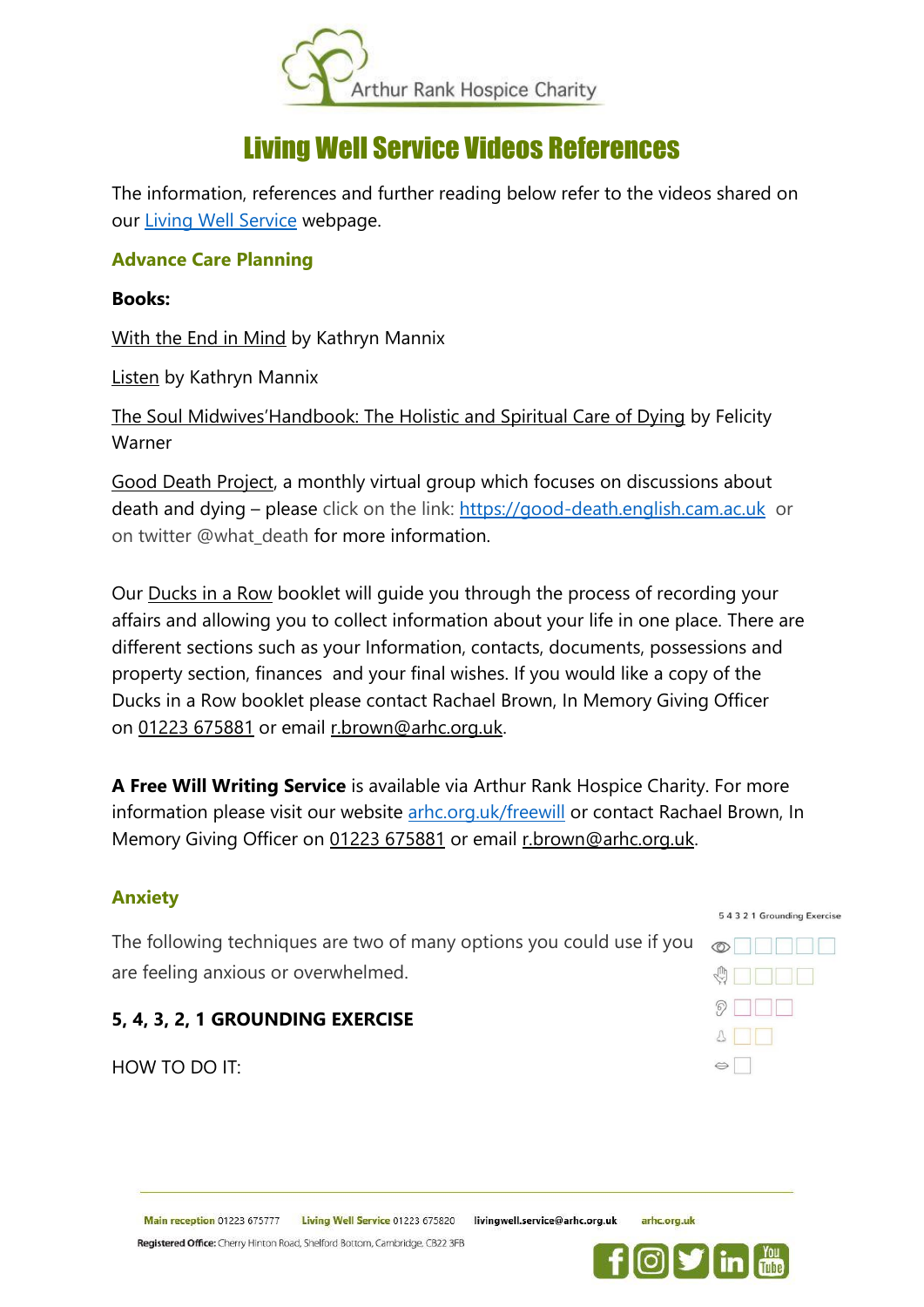

This technique will take you through your five senses to help remind you of the present. This is a calming technique that can help you get through tough or stressful situations. Take a deep belly breath to begin.

5 - *LOOK:* Look around for 5 things that you can see and say them out loud. For example, you could say, I see the computer, I see the cup, I see the picture frame.

4 - *FEEL*: Pay attention to your body and think of 4 things that you can feel and say them out loud. For example, you could say, I feel my feet warm in my socks, I feel the hair on the back of my neck, or I feel the pillow I am sitting on.

3 *- LISTEN*: Listen for 3 sounds. It could be the sound of traffic outside, the sound of typing or the sound of your tummy rumbling. Say the three things out loud.

2 - *SMELL*: Say two things you can smell. If you're allowed to, it's okay to move to another spot and sniff something. If you can't smell anything at the moment or you can't move, then name your 2 favourite smells.

1 - *TASTE*: Say one thing you can taste. It may be the toothpaste from brushing your teeth, or a mint from after lunch. If you can't taste anything, then say your favourite thing to taste. Take another deep belly breath to end. Adapted from: https://www.bgcmd.org/wp-content/uploads/2020/03/Grounding-Exercise.pdf

# **Calming Hand Technique**

- 1. Recognition
- 2. Sigh out
- 3. Inhale gently
- 4. Exhale gently
- 5. Stretch hand & then relax…



Repeat as needed.

# **What to do**

1. **Recognition:** Recognise the signs of breathlessness/panic and that they are not harmful. Hold your thumb firmly whilst reminding yourself what to do next. This will help to calm your breathing.

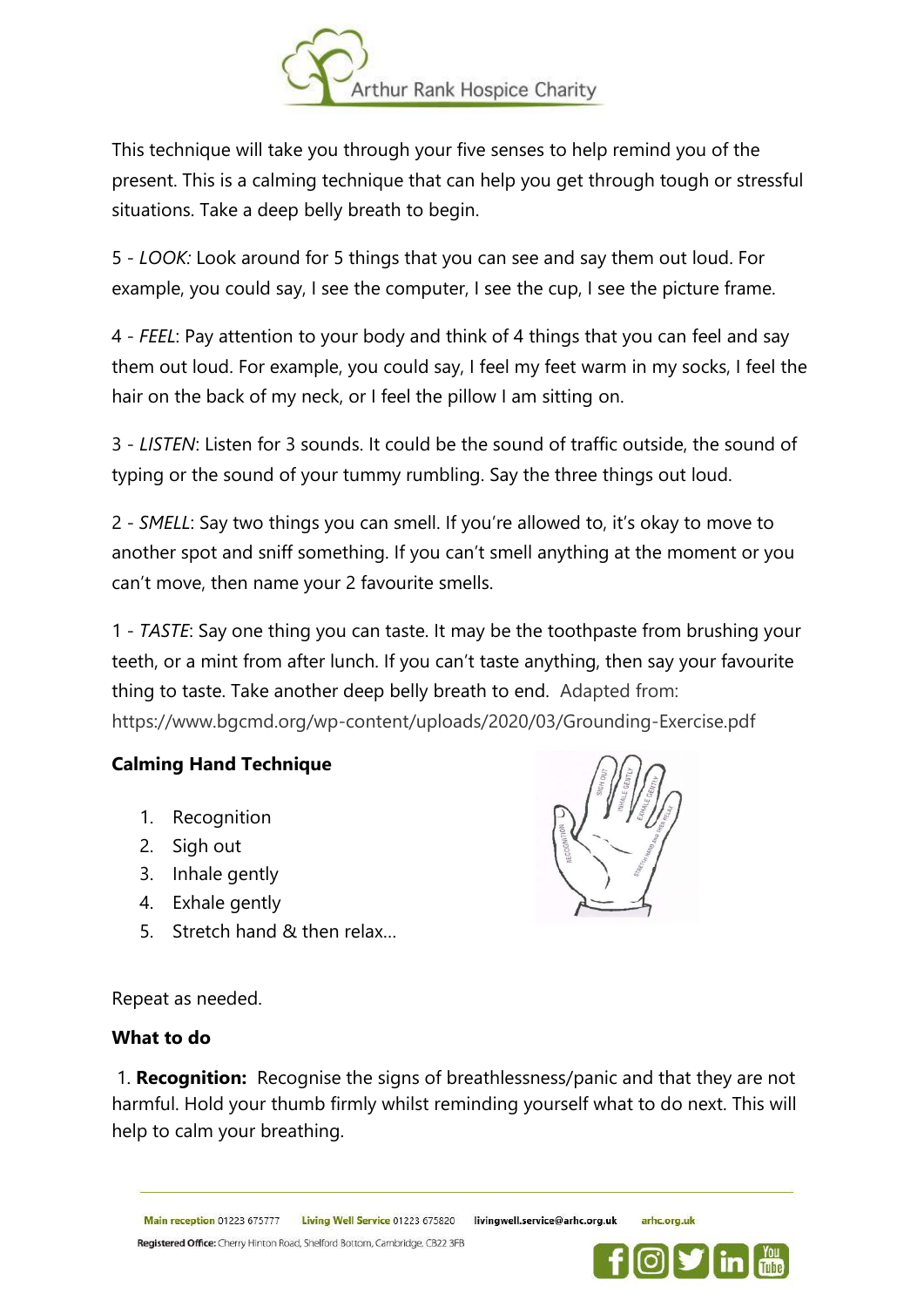

- 2. **Sigh out:** Relax your shoulders and breath out, stop and drop your shoulders.
- 3. **Inhale gently:** Take in a slow and gentle breath, through your nose, followed by …

4. **Exhale gently:** … a gentle breath out. Try and exhale for longer than you inhale.

5. **Stretch hand and then relax:** Hand stretching is helpful when having an acute episode of panic. Sometimes you may need to complete steps 1 to 5 again, sometimes it may take a while to settle.

Adapted from Anon by Coulthard M (1999) In: Burnett J & Blagbrough M (2007) Breathlessness Management Toolbox, Dorothy House Hospice Care In: Robinson D & English A (2010) Physiotherapy in Palliative Care (227-233) In: Hanks G, Cherney N I , Christakis N A, Fallon M, Kaasa S & Portenoy R K (2010) Oxford Textbook of Palliative Medicine (4th Edition) Oxford University Press: Oxford

# **Challenging negative thinking**

Unhelpful thoughts are destructive - you may find by recognising negative thoughts you can plan for constructive alternatives to help in challenging situations or when having any irrational thoughts.

Ask yourself:

- 1. What are my thoughts when I am feeling anxious?
- 2. Are these thoughts reasonable? If not, why not?
- 3. How can I consider these thoughts in a more positive way?

# **Problem Solving Technique**

Everyone has problems which can cause anxiety. To reduce this anxiety, it can be helpful to take action about the problem. Here are some exercises which might help:

Break the problem down

- o What are your assumptions?
- o Are they rational?
- o What are the facts?

Ask yourself which parts are truly out of your control and what is not.

Think of as many ideas as possible no matter how bizarre.

- o Assess all ideas
- o Reject ideas that don't score well
- o You should be left with 2-3 viable solutions, choose one and action it

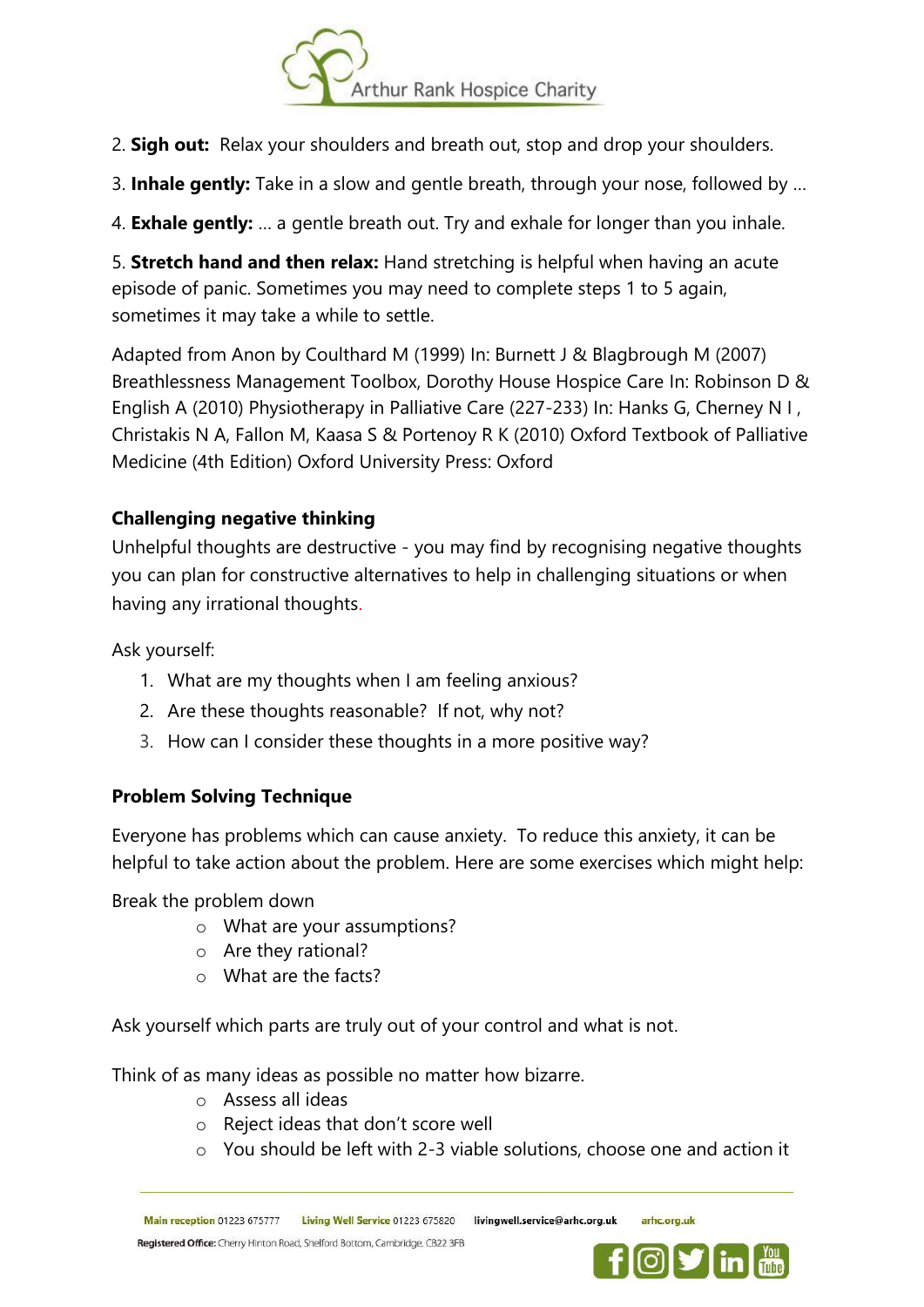

If it doesn't work ask yourself:

- o Have I followed the method fully and correctly?
- o Have I identified the real problem?
- o Is my solution practical or relevant?

Repeat the process again if necessary.

# **Fatigue and Sleep**

[https://health.ucdavis.edu/nursing/Research/INQRI\\_Grant/strategy\\_wheel/pace.html](https://health.ucdavis.edu/nursing/Research/INQRI_Grant/strategy_wheel/pace.html)

Pacing is an **activity management technique for managing a long-term health condition or disability**, aiming to maximize what a person can do while reducing, or at least controlling, any symptoms that restrict activity. Pacing is commonly used to help manage conditions that cause chronic pain or chronic fatigue.

<https://www.rcot.co.uk/conserving-energy>

Miserandino, C. (2003). *The Spoon Theory*. [online] ButYouDontLookSick.com. Available at:

<https://butyoudontlooksick.com/articles/written-by-christine/the-spoon-theory/> [Accessed 6 Nov. 2019].

<https://www.sadrunner.com/articles/spoons-theory>

<https://bmjopen.bmj.com/content/9/12/e033066.abstract>

[https://familyandchildtherapy.com/2019/11/07/how-the-spoon-theory-can-help-us](https://familyandchildtherapy.com/2019/11/07/how-the-spoon-theory-can-help-us-put-a-fork-in-poor-communication-and-self-care/)[put-a-fork-in-poor-communication-and-self-care/](https://familyandchildtherapy.com/2019/11/07/how-the-spoon-theory-can-help-us-put-a-fork-in-poor-communication-and-self-care/)

<https://thesleepcharity.org.uk/information-support/adults/sleep-hygiene/>

# **Breathlessness Techniques**

Cambridge Breathlessness Intervention Service (information on Breathing Thinking Functioning Model) [https://www.cuh.nhs.uk/our-services/breathlessness](https://www.cuh.nhs.uk/our-services/breathlessness-intervention-service/)[intervention-service/](https://www.cuh.nhs.uk/our-services/breathlessness-intervention-service/)

<https://supporting-breathlessness.org.uk/>

# **Mindfulness**

<https://mindfulnessexercises.com/free-guided-meditation-scripts/>

[https://www.reading.ac.uk/web/files/counselling/Mindfulness\\_2015.pdf](https://www.reading.ac.uk/web/files/counselling/Mindfulness_2015.pdf)

[https://www.justcolor.net/nature/jungle-forest/?image=jungle-forest\\_\\_coloring](https://www.justcolor.net/nature/jungle-forest/?image=jungle-forest__coloring-page-adults-forest-celine__1)[page-adults-forest-celine\\_\\_1](https://www.justcolor.net/nature/jungle-forest/?image=jungle-forest__coloring-page-adults-forest-celine__1)

Registered Office: Cherry Hinton Road, Shelford Bottom, Cambridge, CB22 3FB